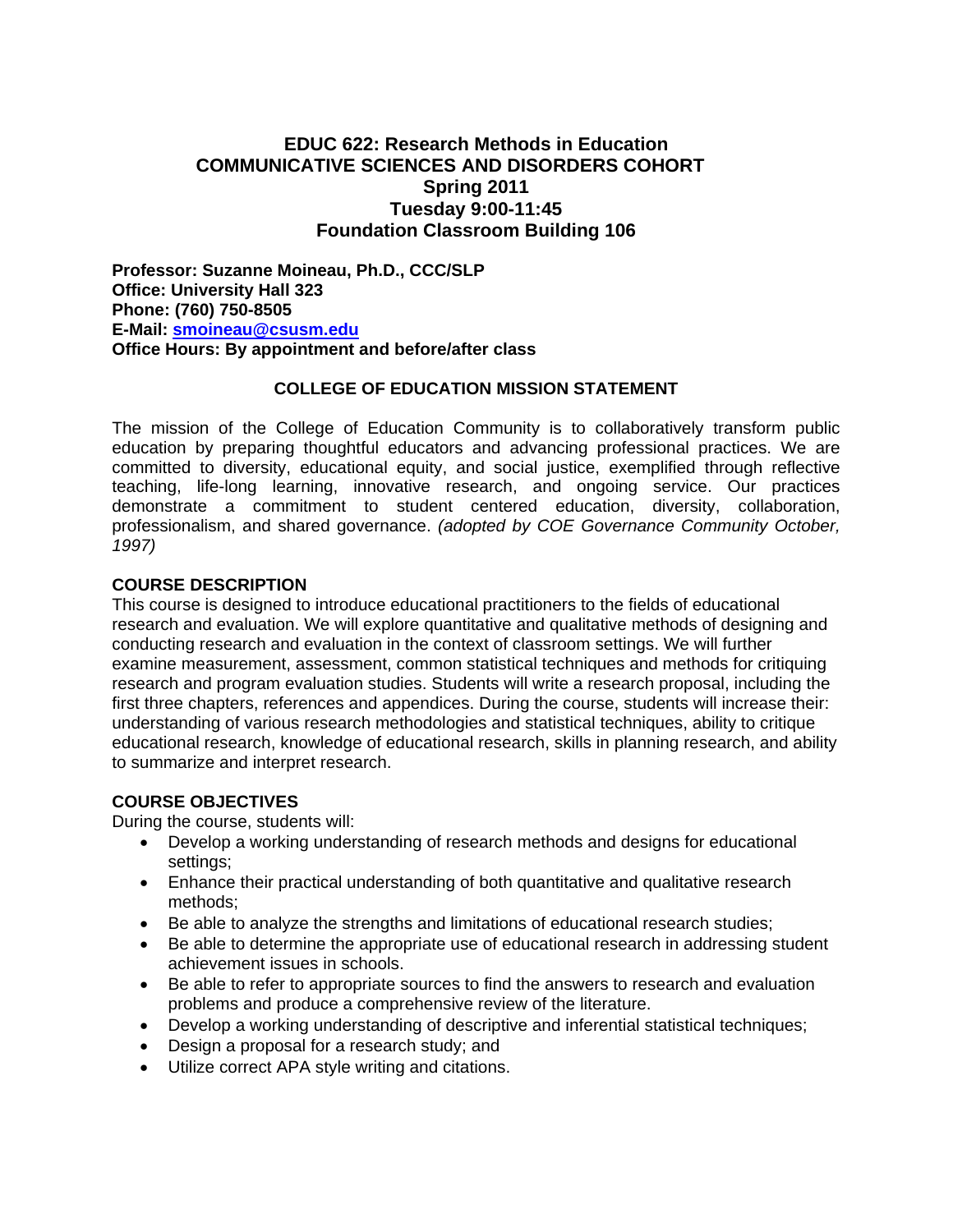## **GENERAL CONSIDERATIONS**

### **CSUSM Academic Honesty Policy**

"Students will be expected to adhere to standards of academic honesty and integrity, as outlined in the Student Academic Honesty Policy. All written work and oral assignments must be original work. All ideas/materials that are borrowed from other sources must have appropriate references to the original sources. Any quoted material should give credit to the source and be punctuated with quotation marks.

Students are responsible for honest completion of their work including examinations. There will be no tolerance for infractions. If you believe there has been an infraction by someone in the class, please bring it to the instructor's attention. The instructor reserves the right to discipline any student for academic dishonesty in accordance with the general rules and regulations of the university. Disciplinary action may include the lowering of grades and/or the assignment of a failing grade for an exam, assignment, or the class as a whole."

#### **Appeals**

Every student has the right to appeal grades, or appeal for redress of grievances incurred in the context of any course. Disputes may be resolved informally with the professor, or through the formal appeal process. For the latter, consult Dr. Pat Stall, Interim Associate Dean.

#### **Students with Disabilities Requiring Reasonable Accommodations**

Every student has the right to equitable educational consideration and appropriate accommodation. Students having differing ability (mobility, sight, hearing, documented learning challenges, first language/English as a second language) are requested to contact the professor at the earliest opportunity. Every effort will be made to accommodate special need. Students are reminded of the availability of Disabled Student Services, the Writing Center, technology assistance in the computer labs, and other student support services available as part of reasonable accommodation for special needs students.

Students are approved for services through the Disabled Student Services Office (DSS). This office is located in Craven Hall 5205, and can be contacted by phone at (760) 750-4905, or TTY (760) 750-4909. Students authorized by DSS to receive reasonable accommodations should meet with their instructor during office hours or, in order to ensure confidentiality, in a more private setting.

#### **Graduate Writing Requirements**

The California State University maintains a Graduation Writing Assessment Requirement (GWAR) for master's candidates. This requirement must be achieved prior to Advancement to Candidacy. A master's candidate will satisfy the graduate writing requirement by receiving a passing score on a written product as assessed with the GWAR rubric. Toward the goal of providing opportunity for graduate students in the College of Education to satisfy the writing requirement, all papers in all graduate classes must adhere to the writing and format style guidelines detailed in the sixth edition of the Publication Manual of the American Psychological Association. This manual is a required textbook for all CSUSM College of Education graduatelevel courses. **Please see webpage for the GWAR rubric.** 

#### **Plagiarism**

All work submitted for this course should reflect students' efforts. When relying on supporting documents authored by others, cite them clearly and completely using American Psychological Association (APA) manual,  $6<sup>th</sup>$  edition. Failure to do so may result in failure of the course.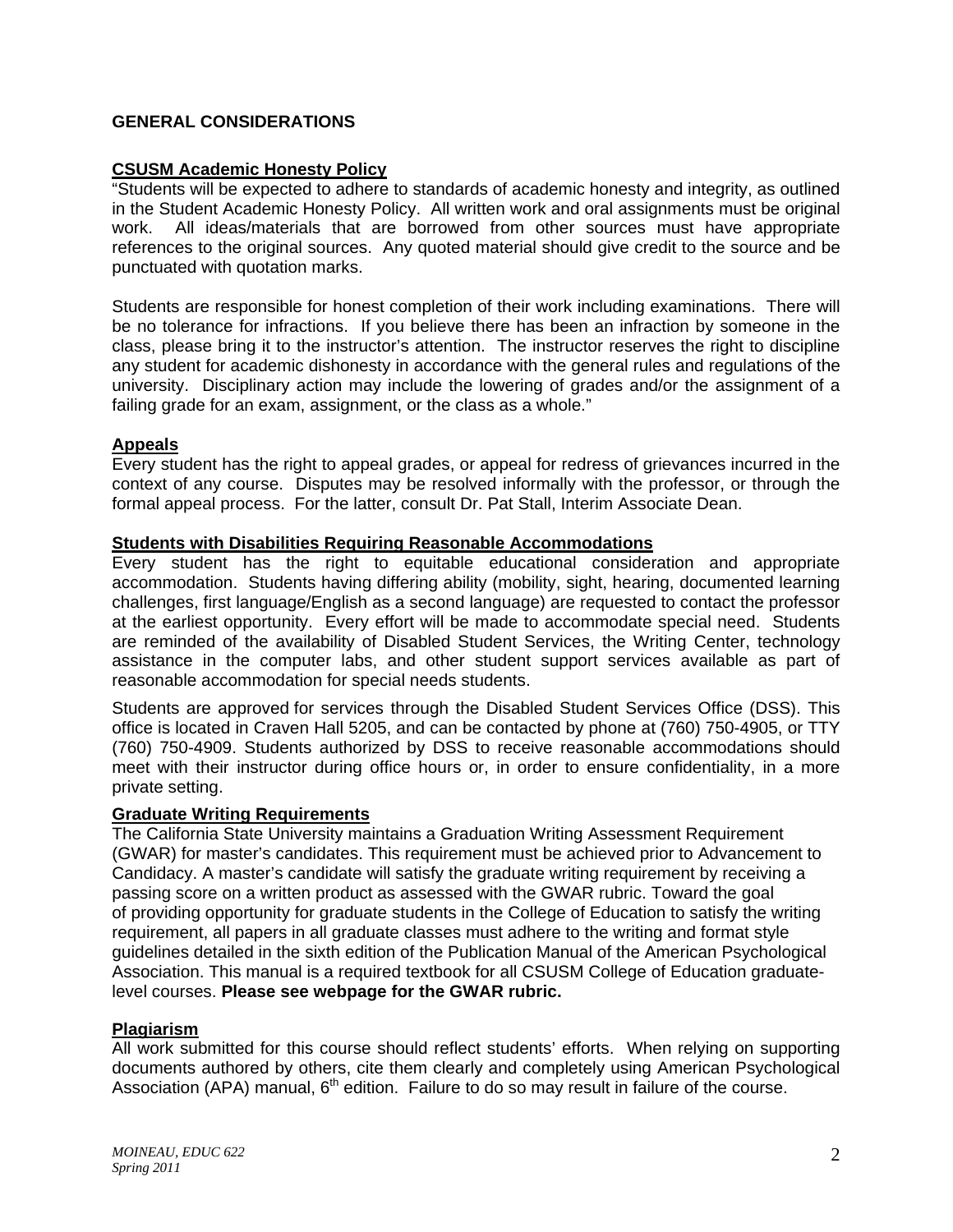## **E-mail & Online Discussion Protocol**

Electronic correspondence (e-mail and on-line discussion) is a part of your professional interactions. If you need to contact instructor or other students, e-mail is often the easiest way to do so. It is my intention to respond to all received e-mails in a timely manner. Please be reminded that e-mail and on-line discussions are a very specific form of communication, with their own form of nuances and meanings. For instance, electronic messages sent with all upper case letters, major typos, or slang, often communicate more than the sender originally intended. With that said, please be mindful of all e-mail and on-line discussion messages you send, to your colleagues, to faculty members in the College of Education, or to persons within the greater educational community. All electronic messages should be crafted with professionalism and care.

## **Things to consider**:

- Would I say in person what this e-mail specifically says?
- How could this e-mail be misconstrued?
- Does this e-mail represent my highest self?
- Am I sending this e-mail to avoid a face-to-face conversation?

In addition, if there is ever a concern with an electronic message sent to you, please talk to that person face-to-face to correct any confusion.

For more guidance see Core Rules of Netiquette at *http://www.albion.com/netiquette/corerules.html* 

# **COURSE REQUIREMENTS**

## **COLLEGE ATTENDANCE POLICY**

discretion of the instructor. Individual instructors may adopt more stringent attendance Due to the dynamic and interactive nature of courses in the College of Education, all students are expected to attend all classes and participate actively. At a minimum, students must attend more than 80% of class time, or they **may not receive a passing grade** for the course at the requirements. Should the student have extenuating circumstances, s/he should contact the instructor as soon as possible. (Adopted by the COE Governance Community on 12/19/97)

## **GRADING STANDARDS**

*Grading Scale: (based on percentages of the available points)*  **A** =  $100 - 90$  **B** =  $89 - 80$  **C** =  $79 - 70$  **D** =  $69 - 60$ 

*Submission Schedule:* Work submitted late, but within one week of the due date will be reduced by one letter grade. Work received over one week late receives no credit.

 will use APA format. Consult Library Services for the *Manual of Citation of the American Grading Emphasis*: Each written assignment will be graded approximately 80% on content and context (detail, logic, synthesis of information, depth of analysis, etc.), and 20% on mechanics (grammar, syntax, spelling, format, uniformity of citation, etc.). All citations, where appropriate, *Psychological Association,* or www.apastyle.org/index.html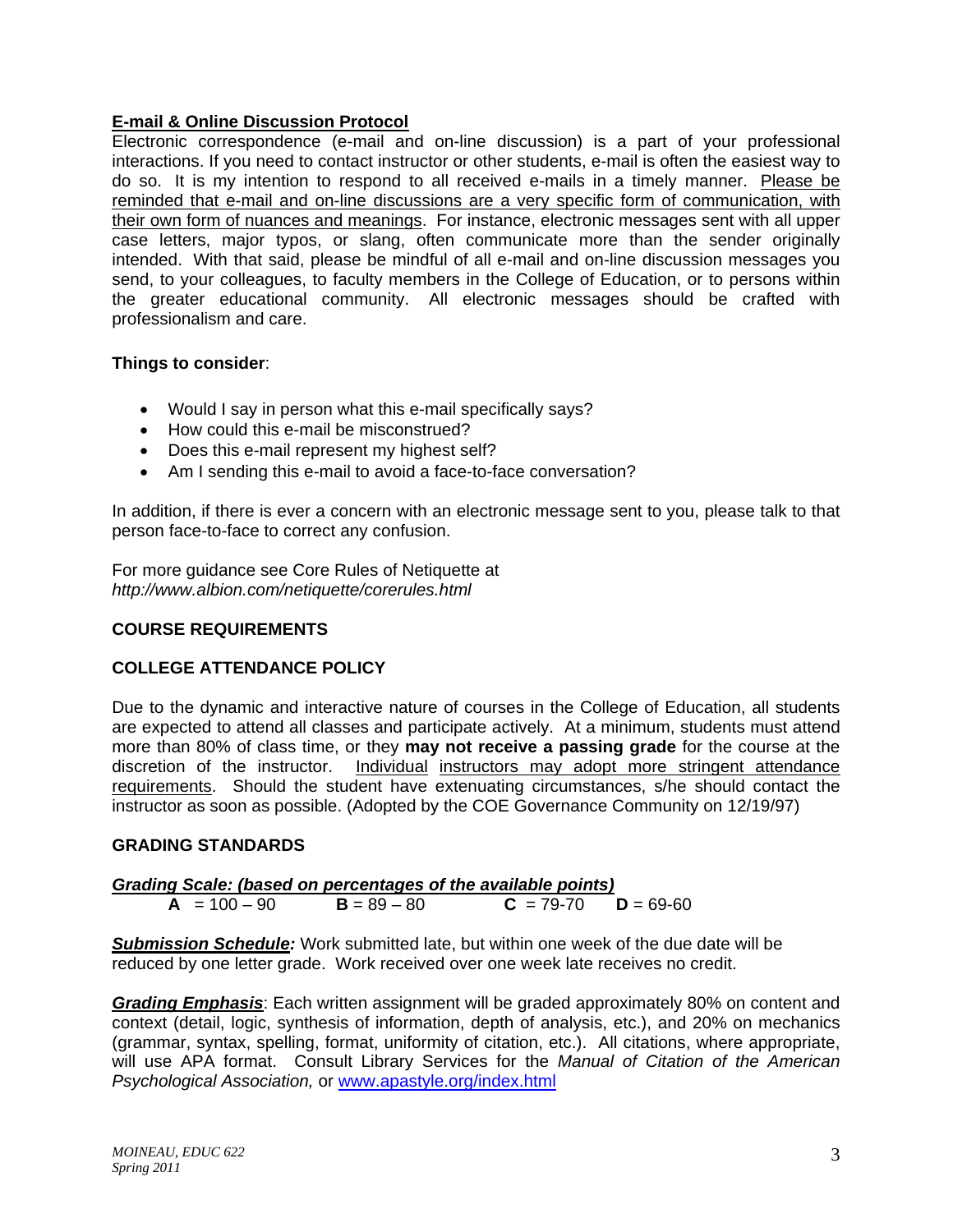## **REQUIRED TEXTS**

American Psychological Association*. Publication Manual of the American Psychological Association, 6th edition*. Washington, DC: APA.

 *Communication Disorders.* Boston: Pearson Education, Inc. Additional Readings as assigned Haynes, W. & Johnson, C. (2009). *Understanding Research and Evidence-Based Practice in* 

#### **ASSIGNMENTS**

All assignments are due on the dates indicated. Assignments must be typewritten/word processed, double-spaced and with standard margins. It is expected that all assignments will reflect university-level composition and exposition. Use of electronic spelling and grammar checking is encouraged. Your writing should follow APA format, as appropriate. The Writing Center is available for support (Kellogg Library 1103).

*Article Critiques (30 points).* One of the three pillars of good clinical practice is to use research to guide the choices you make in developing plans for your clients. As such, it is essential that you understand how to read and critique the literature published in our field. You will be required to critique three journal articles to demonstrate your understanding of the relevance of the research that was conducted. You will need to read, summarize and interpret the articles, as well as critique them for their merit and limitations. This exercise should prepare you for the literature review portion of the paper you will be writing for this course, and strengthen your critical analysis skills as a consumer of published research. **The third of the critiques will be used to fulfill your Graduate Writing Assessment Requirement (GWAR). You should carefully look at the rubric so you know what is expected of you.** 

Critique Requirements: (10 points for each of the 3 critiques)

Write a 3-5 page paper that includes the following items:

-Appropriate APA citation (1 point)

- -Statement of the research problem/questions (1 point)
- -Highlights of the literature review (1 point)
- -Type of methodology used and the key elements of the study's design (1 point)
- -Description of the findings (1 point)
- -Explanation of the author's interpretations/impressions (1 point)

-Statement as to why this is important to clinicians (1 point)

-YOUR PERSONAL critique (make it THOUGHTFUL) that focuses on what you believe to be the strengths and weaknesses of the research. The critique could be on any portion of the work, research problem/question, literature review, methodology, findings and/or recommendations (3 points).

*Research Proposal (50 points).*You will complete key components of a research proposal. These key components include: Title Page, Table of Contents, Chapter 1: Statement of Problem, Chapter 2: Literature Review, Chapter 3: Methodology and a Bibliography. The proposal must conform to  $APA - 6<sup>th</sup>$  edition style guide throughout.

Should you elect to prepare a Masters thesis as fulfillment of your culminating experience, this proposal may be used as a *draft*, if you so desire. The CoE provides a rubric to guide your writing for each of the chapters, and this can be found on the CoE webpage: http://www.csusm.edu/coe/Programs/maprogramresources.html. Make sure you read the rubric **before** you begin writing and revisit the rubrics to help you self-assess as you make revisions to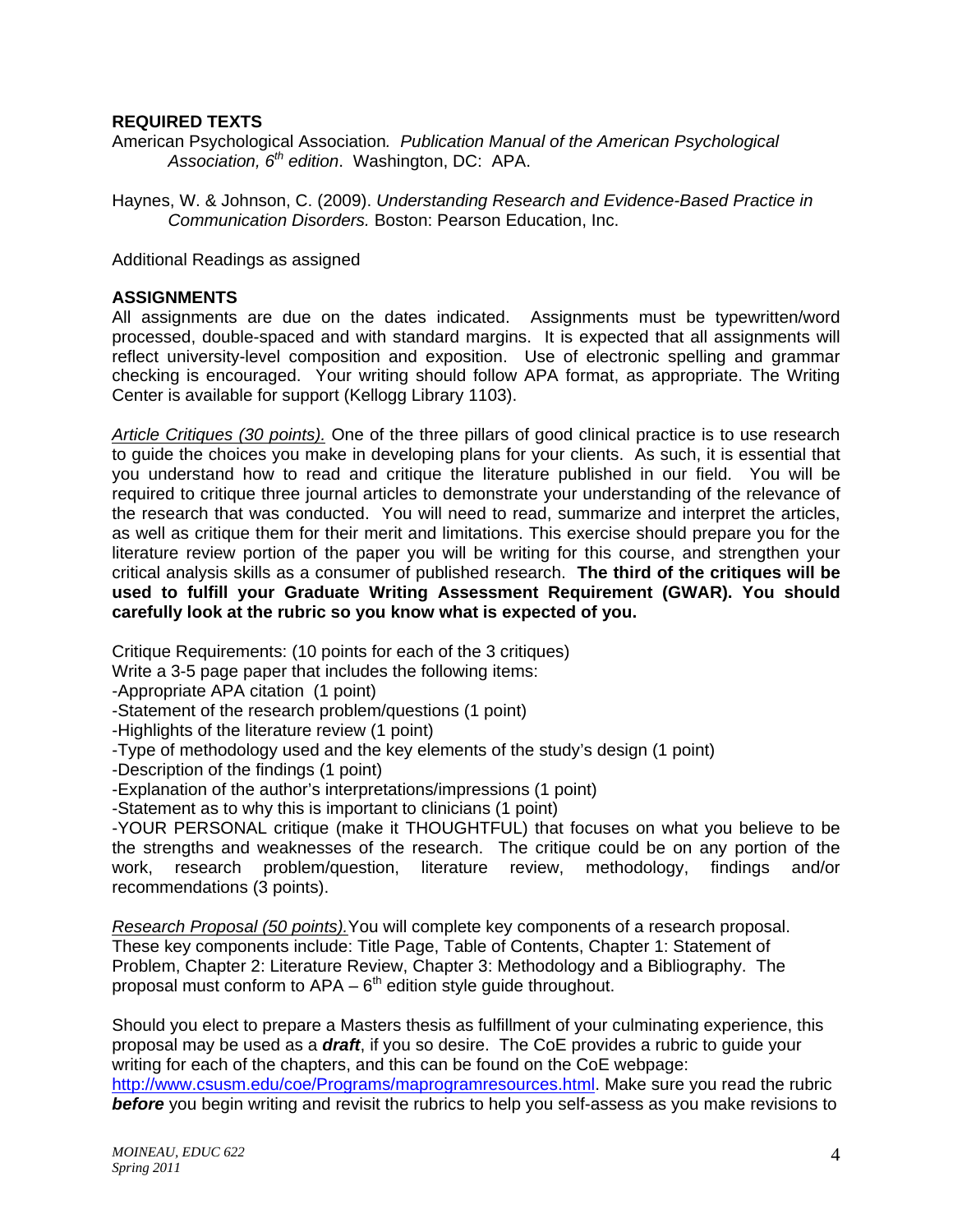your chapters. Each component of your working proposal will be reviewed by two classmates **before** the final submission is reviewed by your instructor.

*Research Proposal Presentation (20 points):* You will be required to present your final proposal to the class. This presentation should highlight each of the key components of your proposal, including a statement of the problem, presentation of past literature and a brief overview of the study's design and target population. You will have 15 minutes allotted to you – 10 for your presentation and 5 for questions/comment, so please plan accordingly. You should look for input and guidance from your classmates to strengthen your proposal and your ideas.

# **DETAILS ON WHAT YOUR CHAPTERS SHOULD LOOK LIKE:**

# **Chapter One: Statement of Problem**

Chapter I is the Statement of the Problem of the Research Proposal and it should begin with a "Narrative hook" to introduce the topic. Expand that narrative to include the purpose statement and research question(s). Chapter I should include the following components: background information, statement of the problem, purpose of study, rationale, research questions, significance of study, applications, and a summary paragraph leading into Chapter 2: Literature Review.

Your writing should "flow" and you should not label each component, although all components should be present. Follow APA format throughout. See Chapter 1 Rubric for more guidance.

## **Specifics on Chapter 1:**

This chapter will define the research question/problem or project focus. What issue is to be addressed? Why is this issue critical to the field of Speech Pathology? Explain what you hope to accomplish in your thesis/project. Articulate how this research will fill a need in our field and who might benefit from this work.

Definitions of terms must be very clear. Do not assume that your reader knows what you mean when you use educational jargon.

Thoughts for the Writer/Reader for Chapter One:

- Are terms and definitions clear?
- Is it clear what the focus of the research will be?
- Has the author cited research that represents the field and is supportive of the research question?
- Is the research question *very* clear? Do you understand exactly what the author hopes to find?
- Is the chapter written in present tense? (With the exception of citations of other research; use past tense or present perfect tense for these--see APA)

## **Chapter Two: Literature Review**

Your review of literature should be organized around common themes that you found in your research articles (not by individual articles). You should talk about the articles within the subheadings of your common themes. You are writing one overview of all of the articles together, not each one separately. Remember to discuss common themes or threads that run through all or some of the papers; do not have one separate paragraph about each paper. If a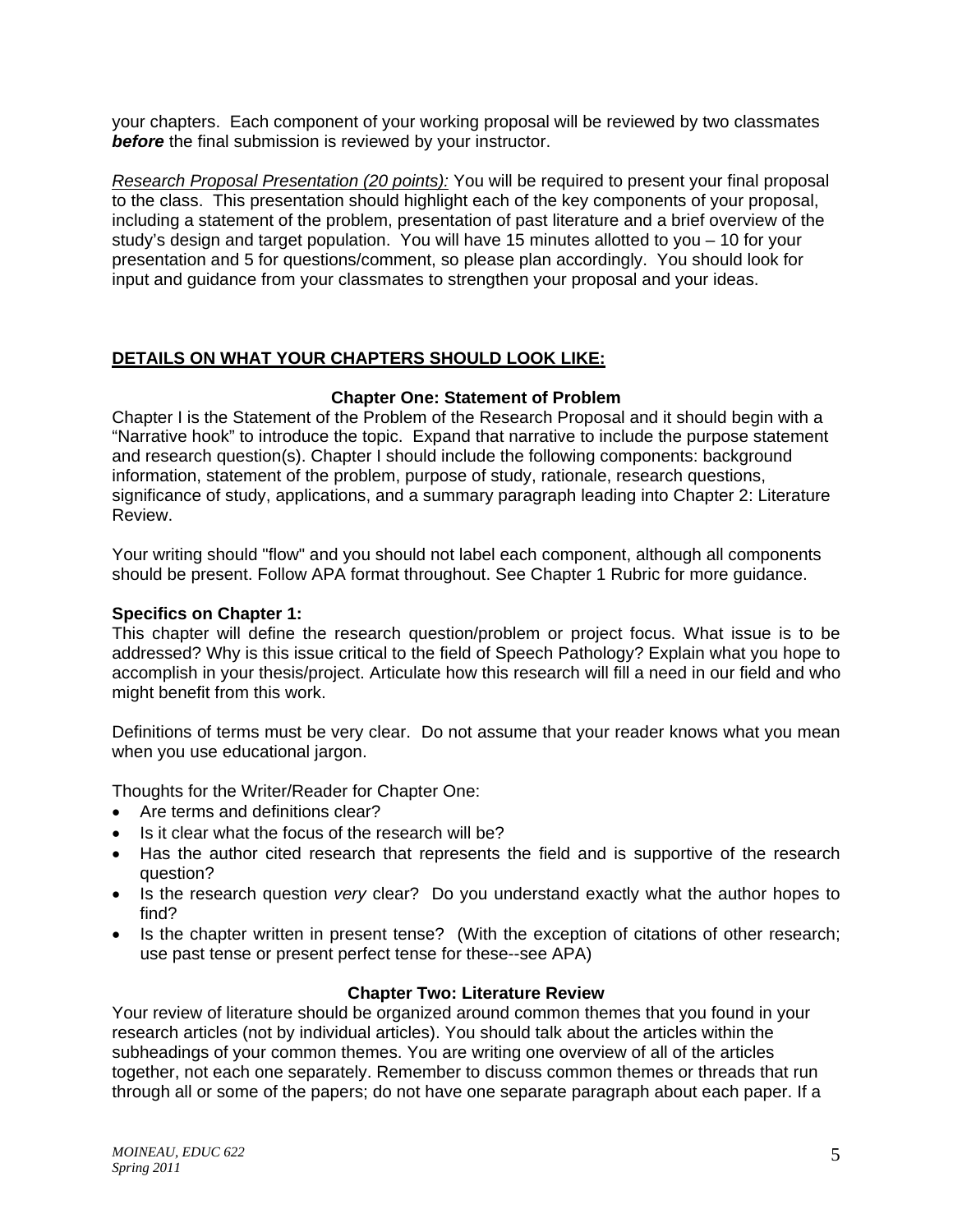paper included something unique and significant, you can certainly discuss it. Follow correct guidelines for citing: Be sure to give the authors credit if you take something directly from their paper. Make sure you use quotation marks and include the page number if you are taking an exact quote. Make sure that all of your articles were about research studies conducted by the author(s). How do you know if it was research? The authors will discuss the research question(s), how they collected and analyzed data, and the results, implications and conclusions.

Chapter II should have an introduction that ties the review of literature to your research question. The body of the chapter should be organized by underlying themes or threads (subtopics) that your articles address. You should have a summary at the end that summarizes the review of literature and how it is linked to your research question, and which leads the reader into Chapter III-Methodology. Follow APA format throughout. See Chapter 2 Rubric for more guidance.

## **Specifics on Chapter 2:**

This chapter will put the research or project in context with what is already known. Review what is currently known (and not known) about the issue. Where is the field in terms of what is happening with the topic? Put your project/issue into a theoretical context, if appropriate. What theories/ principles are you basing your project on (if appropriate)? What are your assumptions? The review of the literature puts the project in perspective and lets the reader know why the project is of significance. It also provides a *critical analysis* of the research.

Thoughts for the Writer/Reader for Chapter Two:

- Is all the research discussed relevant to the question presented in Chapter One?
- provide information on the methodology, subjects, and conclusions of each research/article? Do you understand the essential elements of each research/article cited? Did the author Did the author identify the theoretical framework the research comes out of or is influenced by? Did the author mention strengths and weaknesses of the research?
- Are the majority of the articles from professional, peer reviewed journals?
- Are there any gaps in the research presentation?
- Are there transitions between the research projects presented? Does the chapter flow and do the research citations build on each other? Is it clear how the research described in the literature review supports the research for this thesis?
- Your review should be a summary and synthesis of current literature. Does the review group literature with similar themes and findings together? Where literature finds differences, is this carefully explained and discussed as to its relevance for the current work?
- Is the chapter written in past tense?

## **Chapter Three: Methodology**

Your methodology chapter will consist of an introduction to your methods, description of your methodological design, participants, materials, procedures, data analysis process, and a summary. Follow APA format throughout. See Chapter 3 Rubric for more guidance.

#### **Specifics on Chapter 3:**

This chapter describes the research or project design and data collection. How will the research/project be conducted? What must be done in order for you to accomplish your goals?

Thoughts for the Writer/Reader for Chapter Three: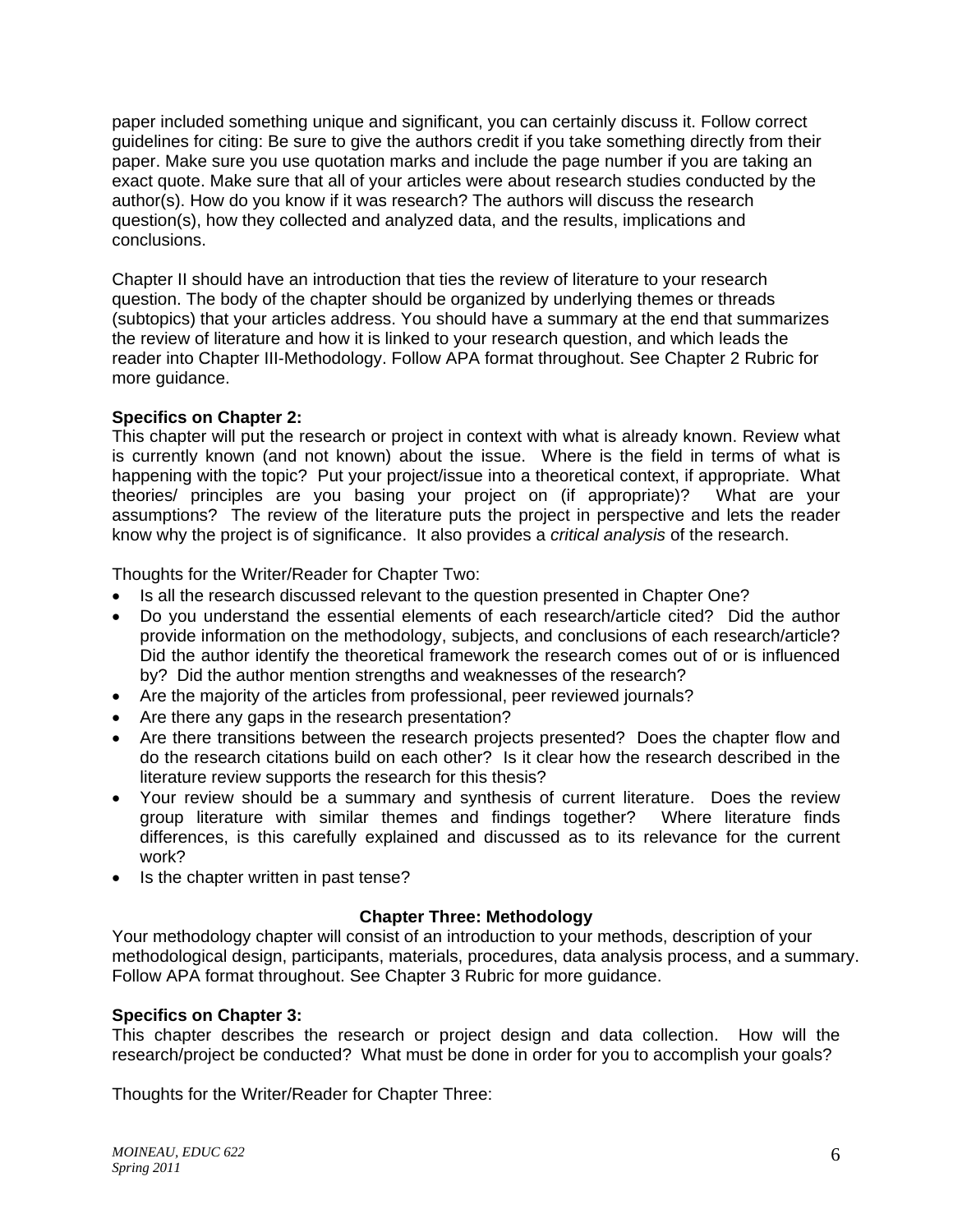- Are descriptions of the methodology specific enough that someone could replicate? Does it include an explanation of the design of the study
- Is the sample population clearly laid out? Does it include comment on how subjects will be selected? From where? Exclusionary criteria? Is there inclusion of IRB protocol, benefits/losses to the subjects, study limitations and usefulness?
- Is there a clear explanation of the procedures that will be used and how data will be collected and analyzed?
- Did the author explain the methodology choice and how the methodology is a good match for the research question?
- Is the chapter written in past tense?

## *Research Proposal Outline*

**Title** 

Table of Contents

Chapter 1 – Introduction to Study Statement of the problem Purpose of the study and rationale Research questions and hypotheses Significance of the study and applications

Chapter II – Review of Literature **Introduction**  Subtopic Sections Summary of literature review

Chapter III – Methodology Introduction Design **Subjects Materials**  Procedure Analysis (How you will do it)

References

## **APA FORMAT: You will be expected to follow APA** *6th Edition* **for the following:**

| Title page                | p. 23, 41  |
|---------------------------|------------|
| Levels of headings        | p. 62      |
| Page numbers & headers    | p. 230     |
| Writing numbers           | p. 111     |
| Citations in text         | p. 174-179 |
| <b>Block Quotes</b>       | p. 170-174 |
| <b>Secondary Sources</b>  | p. 178     |
| <b>Electronic Sources</b> | p. 187-189 |
| Reference Page            | p. 193-224 |
| Appendixes                | p. 38-40   |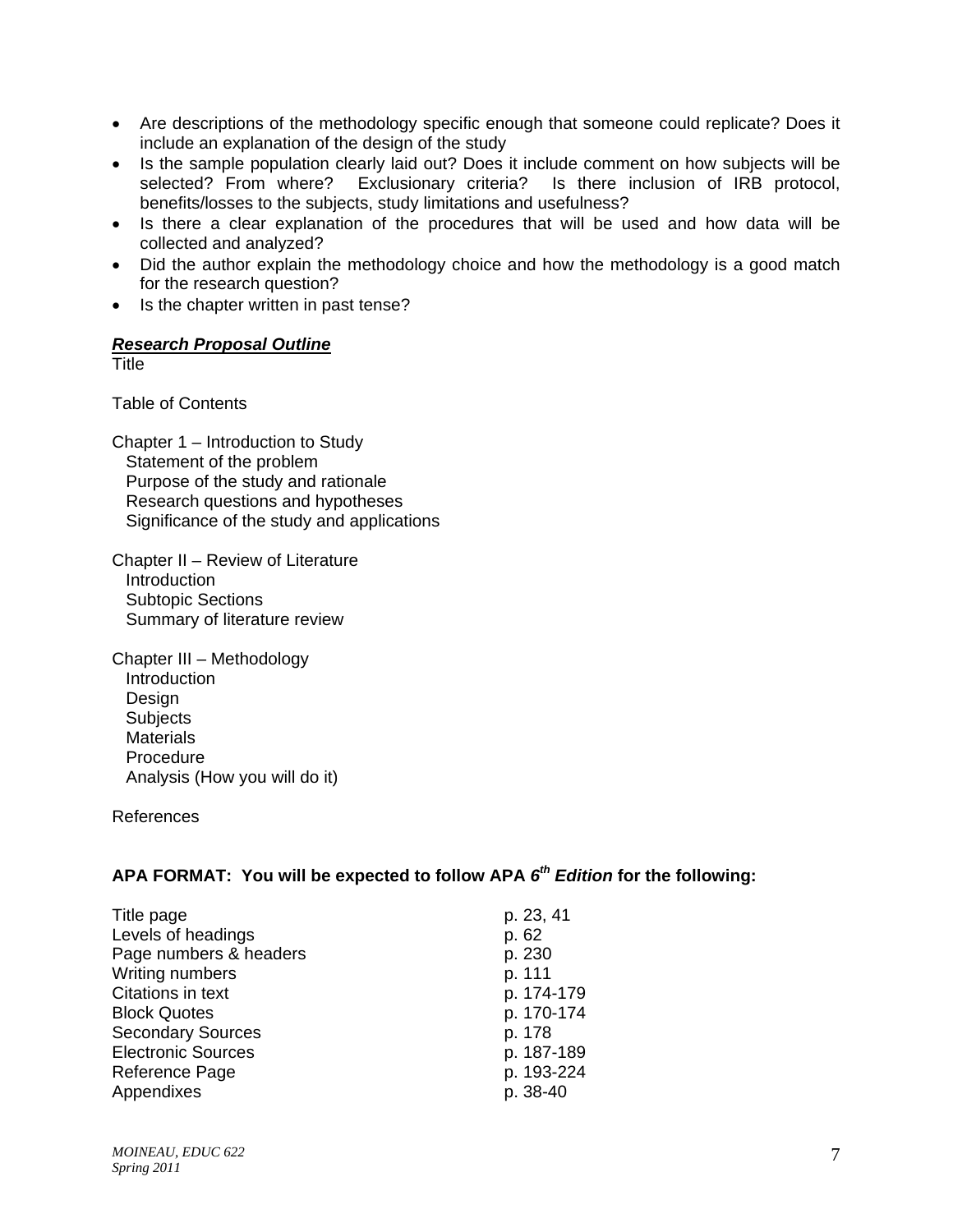## **Helpful Websites:**

http://www.csusm.edu/research/IRB.htm Guidelines for Institutional Review Board (IRB): (use the exempt form)

<u>http://www.csusm<sub>.</sub>edu/research/IRB.htm</u><br>CSUSM Thesis Information: <u>http://www.csusm.edu/rgsip/graduate\_studies/thesis\_project.htm</u><br>CSUSM Library: <u>http://library.csusm.edu/</u>

CSUSM Library: http://library.csusm.edu/